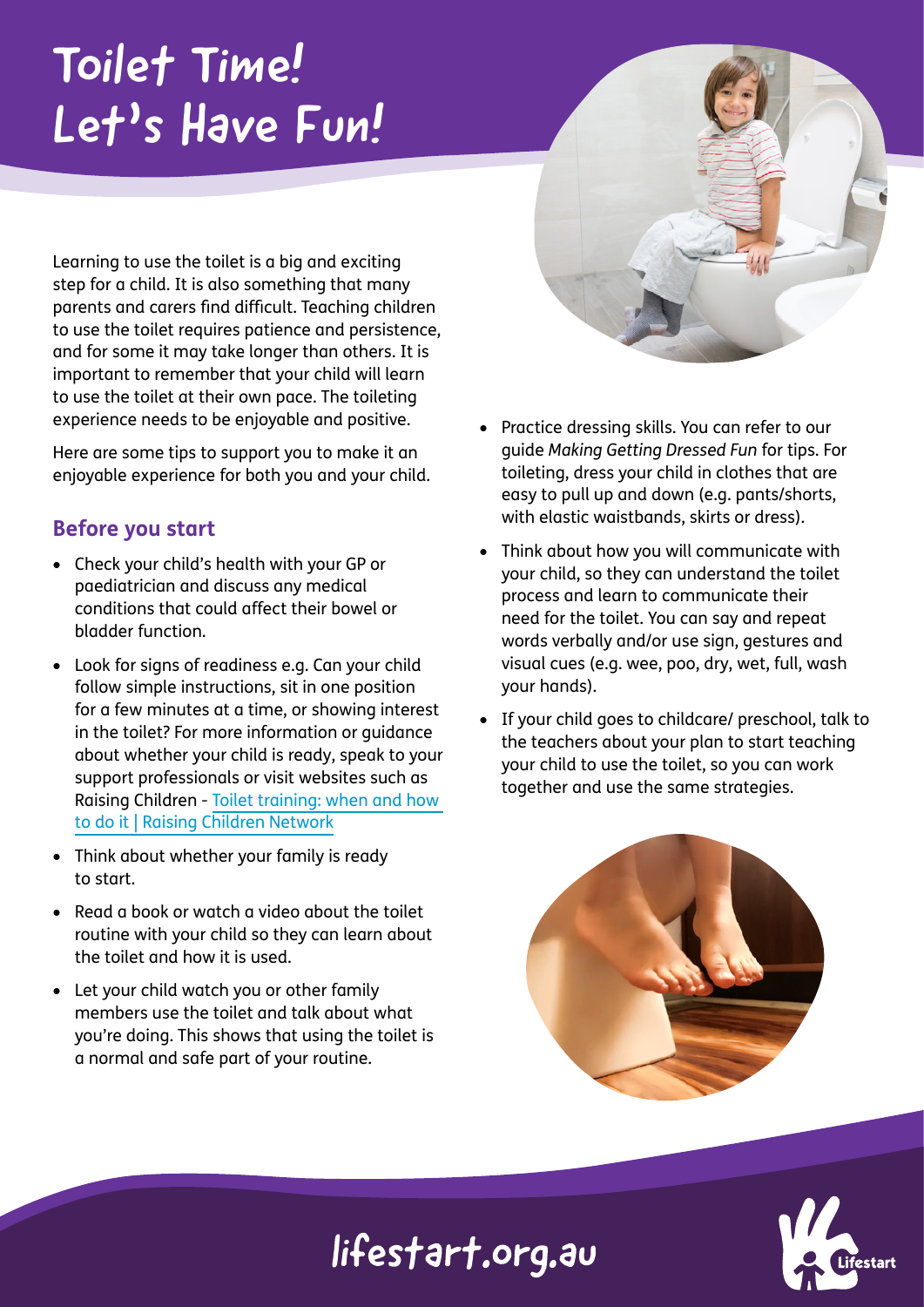

### **The environment**

Consider your child's sensory needs and how they will affect their toileting experience. There are many ways you can make the toilet area safe, relaxing and inviting for your child.

- If your child is sensitive to noises such as the toilet flush, fan, and echoes, you can speak quietly, add a mat or curtains to absorb some of the noise or play your child's favourite music to make them feel relaxed and happy.
- If the bathroom light is too bright, use soft lighting or bring a small, portable light.
- Decorate the walls with pictures, posters or sticker charts that would interest your child.
- Consider adding some colour to the water in the bowl, or floating boats or ping pong balls. Children enjoy watching the items floating in the water while they are sitting on the toilet. It can also be a distraction for them if anxious.
- Remove strong smells or add smells that are pleasant for your child.
- Make sure the toilet area is warm.
- Set up the toilet with the equipment your child needs, such as a toilet seat insert and footstool to keep them balanced and comfortable. These can be purchased in most department stores. For more specialised equipment, speak to your Occupational Therapist or Physiotherapist.

### **Using the toilet**

- Keep your child's toilet routine the same each time so your child can learn and practice during the day. You can write down your child's toilet patterns so you know when to guide them to the toilet, or plan toilet times after meals, sleep and exercise.
- Tune in to your child's words or body signals that communicate their need to use the toilet (e.g. wriggling around, removing pants, becoming quiet, hiding or passing wind).
- Make the trip to the toilet fun. Have a race to the toilet and change the way you move (e.g. do animal walks, crawl or jump). If your child is busy playing or doing an activity, use a timer to show them when they will be going to the toilet (e.g. TimeTimer app). Consider if they can bring some of that activity with them e.g. toy car, doll to watch them sit on the toilet. (See the *Transition Times* resource in this series).
- Ensure you are nearby when your child is sitting on the toilet. You can read a short story, sing a song, or blow bubbles while they are sitting to help them relax. After a few minutes, let your child off the toilet, even if they haven't done a poo or wee. Remember to praise your child for trying and celebrate any success.
- Once a toilet routine is established, start to introduce different toilet environments, such as a relative's home or shopping centre. Point out the toilet, toilet paper, flush button and sink to show they are similar to what they use at home.
- Refer to a visual/picture schedule to show your child each step of the toileting process. This can support your child to learn one step at a time until they can do it on their own.





# lifestart.org.au